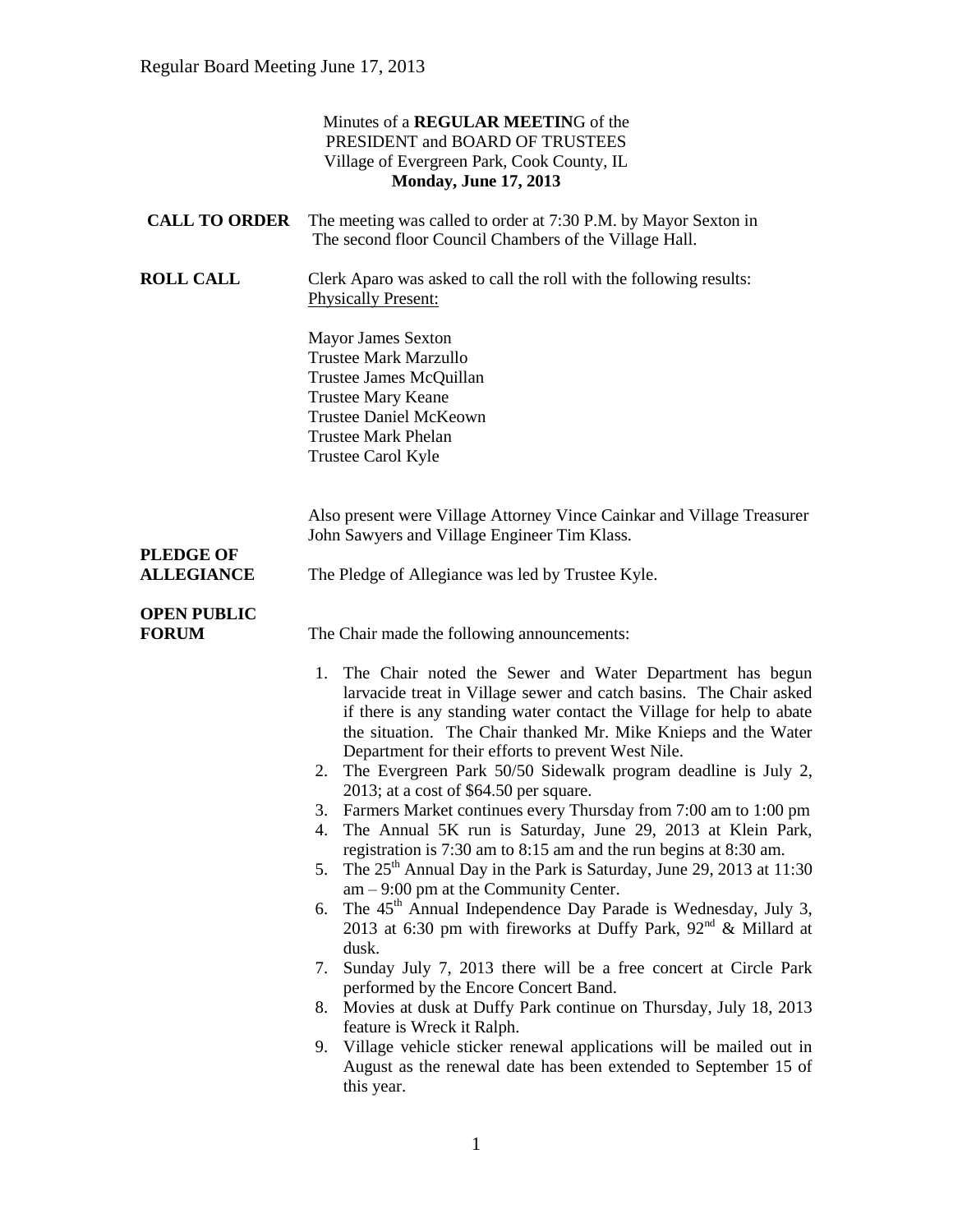| <b>OPEN PUBLIC</b><br><b>AUDIENCE</b> | Trustee McQuillan questioned if the Village treats the retention ponds<br>with larvacide. Mr. Knieps answered the Mosquito Abatement from<br>Cook County does a very effective job of treatment which includes<br>ponds and other open water sites in the Village.                                                                                                                                                                                                                                                                                                                                                                                                                                                                                       |
|---------------------------------------|----------------------------------------------------------------------------------------------------------------------------------------------------------------------------------------------------------------------------------------------------------------------------------------------------------------------------------------------------------------------------------------------------------------------------------------------------------------------------------------------------------------------------------------------------------------------------------------------------------------------------------------------------------------------------------------------------------------------------------------------------------|
| <b>REGULAR</b><br><b>AGENDA</b>       | Motion by Trustee Phelan second by Trustee Kyle<br>to waive the<br>reading of the minutes of the June 3, 2013 Regular Board Meeting of the<br>President and Board of Trustees as presented and passed by unanimous<br>voice vote and so ordered by the Chair.                                                                                                                                                                                                                                                                                                                                                                                                                                                                                            |
| <b>RESOLUTION</b><br>NO. 16-2013      | Motion by Trustee Marzullo second by Trustee McKeown, to approve<br>Resolution NO. 16-2013 with expenditures of the General Corporate<br>Fund of \$378,992.72 and the Sewer and Water Fund in the amount of<br>$$155,792.51$ and the $95th$ Street TIF Fund, \$4,961.44 and the Capital<br>Improvement Funds, \$62,780.00 and the Street Bond Fund \$ 2,250.00<br>for a total of \$ 604,776.77. Upon roll call, voting YES: Trustees Kyle,<br>Marzullo, McQuillan, Keane, McKeown, and Phelan; voting NO:<br>NONE. The motion was passed and so ordered by the Chair.                                                                                                                                                                                    |
| <b>VILLAGE</b>                        |                                                                                                                                                                                                                                                                                                                                                                                                                                                                                                                                                                                                                                                                                                                                                          |
| <b>TREASURER'S</b><br><b>REPORT</b>   | second by Trustee Keane to approve the<br>Motion by Trustee Phelan<br>Village Treasurer's report for May 2013 for information and file in the<br>General Fund \$ 4,963,046.19 and \$ 3, 109, 5874.18 in the Sewer and<br>Water Fund approved as presented and passed by unanimous voice vote                                                                                                                                                                                                                                                                                                                                                                                                                                                             |
| <b>BUSINESS</b>                       | and so ordered by the Chair.                                                                                                                                                                                                                                                                                                                                                                                                                                                                                                                                                                                                                                                                                                                             |
| <b>CERTIFICATES</b>                   |                                                                                                                                                                                                                                                                                                                                                                                                                                                                                                                                                                                                                                                                                                                                                          |
|                                       | Motion by Trustee Kyle second by Trustee McQuillan to approve the<br>business license application for Beverly Bus Garage Federal Credit<br>to conduct an office for a credit union located at 9730 S.<br><b>Union</b><br>Western Avenue in Suite 407. Upon roll call, voting YES: Trustees<br>Marzullo, McQuillan, Keane, McKeown, Phelan and Kyle; voting NO:<br>NONE. The motion was passed and so ordered by the Chair.                                                                                                                                                                                                                                                                                                                               |
|                                       | Motion by Trustee Marzullo second by Trustee Phelan to approve the<br>business license application for Meijer's grocery store (#265) 9200 S.<br>Western and Meijer's gas station 9202 S. Western Avenue and a Class<br>C) Liquor License) in the grocery store located in Evergreen Park.<br>Trustee Kyle questioned the 24 hours operation and problems that may<br>arise from the extended hours. The Chair answered he has spoken to<br>other Mayors' who have Meijer's in their towns and they have not had<br>problems. He added the Village will monitor the situation.<br>Upon roll<br>call, voting YES: Trustees McQuillan, Keane, McKeown, Phelan, Kyle<br>and Marzullo; voting NO: NONE. The motion was passed and so<br>ordered by the Chair. |
| <b>ORDINANCE</b>                      |                                                                                                                                                                                                                                                                                                                                                                                                                                                                                                                                                                                                                                                                                                                                                          |
| NO. 13-2013                           | Motion by Trustee Marzullo<br>second by Trustee Kyle<br>to approve                                                                                                                                                                                                                                                                                                                                                                                                                                                                                                                                                                                                                                                                                       |

**ORDINANCE NO. 13-2013** "AN ORDINANCE AMENDING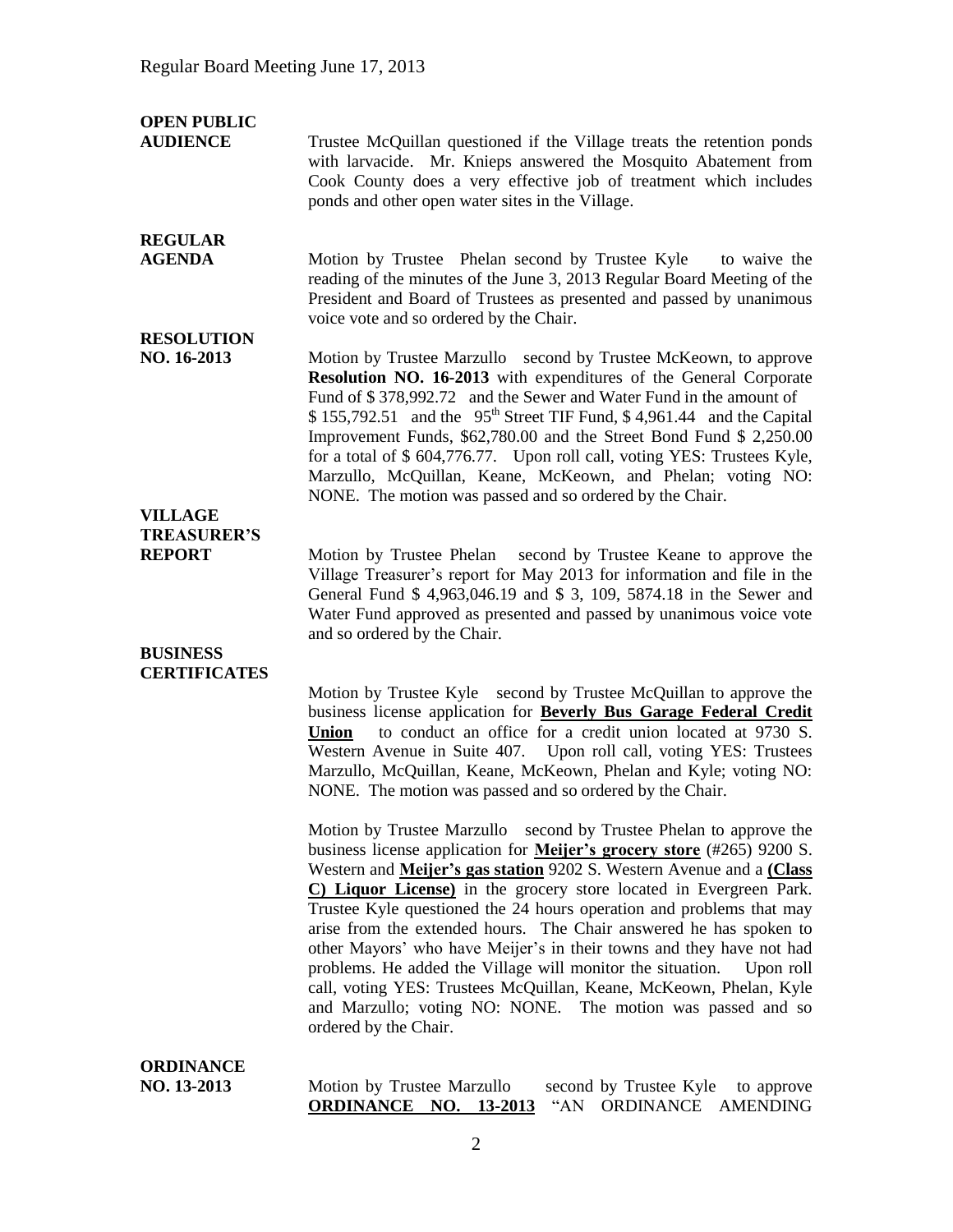SECTION 11-61, REAL ESTATE TRANSFER TAX IMPOSED, OF CHAPTER 11, LICENSES, TAXATION AND MISCELLANEOUS BUSINESS REGULATIONS, OF THE EVERGREEN PARK MUNICIPAL CODE." Attorney Cainkar explained this ordinance clarifies transfer stamp payment essentially stating if a government agency, i.e., Fannie Mae, Freddie Mac, etc., is the seller of the property it is the responsibility of the buyer to pay the transfer stamp tax. Upon roll call, voting YES: Trustees Keane, McKeown, Phelan, Kyle, Marzullo and McQuillan; voting NO: NONE. The motion was passed and so ordered by the Chair.

### **MEMORANDUM OF UNDERSTANDING Village and the DeBartolo Group**

Motion by Trustee McQuillan second by Trustee Marzullo to approve the Memorandum of Understanding regarding the redevelopment of the Evergreen Plaza, Evergreen Park, Illinois between the Village of Evergreen Park, Cook County, Illinois and DeBartolo Development LLC. The Village attorney explained this is necessary to give the DeBartolo Group assurance of the Village's commitment to enable them to pursue leases / and lenders for the development. He estimated the project cost of \$120 to \$150 million dollars. Mr. Cainkar stated this type of memorandum was done with the original investment group GMX. Upon roll call, voting YES: Trustees McKeown, Phelan, Kyle, Marzullo, McQuillan and Keane; voting NO: NONE. The motion was passed and so ordered by the Chair.

### **EXTENDED HOURS FOR LIQUOR ESTABLISHMENTS**

Motion by Trustee Marzullo second by Trustee McKeown to approve the request from Tim Sterk, operator of Bleekers Bowl and to include all the liquor establishments in the Village for an extension of business hours to 3:00 a.m. on the following dates: June 20, June 29, July 3, July 18, August 10 and August 31, 2013. The Chair noted there have not been any issues but if there are this extension will be rescinded. Upon roll call, voting YES: Trustees Marzullo, McQuillan, Keane and McKeown; voting NO: Trustees Kyle and Phelan. The motion was passed and so ordered by the Chair.

## **REQUEST FOR PATIO TAVERN ON**

**THE GREEN** Motion by Trustee Phelan second by Trustee Marzullo to approve with specific conditions that the Building Commissioner reviews the lot lines to determine the Village property line and construction of safety fencing around the patio area not planter pots. Mr. Pappas, the petitioner, and Building Commissioner Clohessy were not present.

> A discussion took place and regarding the parking and Village property lines and the need for a more fortified fencing not planters to be used as barriers. Trustee Marzullo suggested the same type of barriers/fencing as the other Village patios at Durbin's and Bleeker's.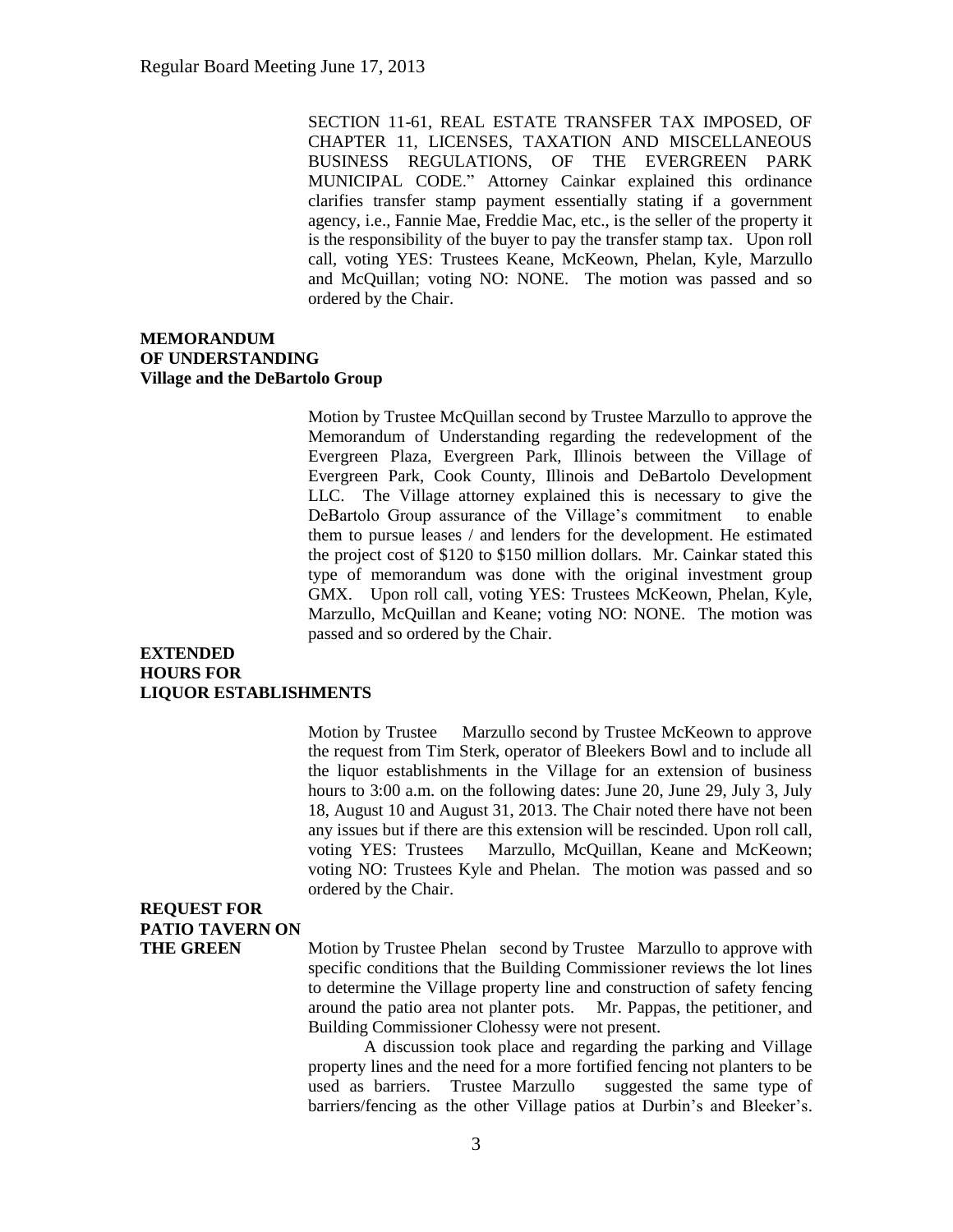The Chair agreed the heavier barricade is needed for safety. Upon roll call, voting YES: Trustees Kyle, Phelan, Marzullo, McQuillan, Keane and McKeown; voting NO: NONE. The motion was passed and so ordered by the Chair.

### **SNOW PLOW** The Chair noted this item will not be presented tonight. NO BOARD ACTION REQUIRED.

# **ENGINEER'S**

**PW REQUEST** 

**REPORT** Mr. Klass state he is still working on the paving issues reported at the last meeting. The Chair stated Trustee McKeown asked if similar striping can be used for the new Culvers lot similar to the EP Police lot. The striping designates an area not to be blocked by vehicles to assure access to the driveway. Mr. Klass responded the PW Director handled that striping; the Chair directed Mr. Lorenz to complete this striping as well.

**REPORT** The Attorney had no report.

**BIDS** Motion by Trustee Phelan second by Trustee Kyle to approve the request from PW Director Lorenz to solicit bids for the concrete footing work for the pergola at the 91st Street Park; this is a budgeted item. Upon roll call, voting YES: Trustees Marzullo, McQuillan, Keane, McKeown, Phelan and Kyle; voting NO: NONE. The motion was passed and so ordered by the Chair.

> Motion by Trustee Phelan second by Trustee Keane to approve the request from PW Director Lorenz to solicit bids for the concrete work at the Fire Department's west lot. Broken asphalt in front to the west bay doors will be removed and replaced with 8 inches of concrete. The area is 62 X 90 for a total of 5,580 square feet. This is a budgeted item. Upon roll call, voting YES: Trustees McQuillan, Keane, McKeown, Phelan, Kyle and Marzullo; voting NO: NONE. The motion was passed and so ordered by the Chair.

> Motion by Trustee McKeown second by Trustee McQuillan to approve the request from PW Director Lorenz to solicit bids for the concrete walk and pads and the fencing for the new dog park at the  $91<sup>st</sup>$  street Park; this is a budgeted item. Trustee Phelan asked if the park will have a key card entry. The Clerk and the Deputy are looking into the various entry systems. Trustee Kyle asked when the driving range will open. Mr. Lorenz stated within the month if the weather cooperates. Public Works will install the landscaping, benches, trash containers, trees and miscellaneous items. Upon roll call, voting YES: Keane, McKeown, Phelan, Kyle, Marzullo and McQuillan; voting NO: NONE. The motion was passed and so ordered by the Chair.

> The Chair noted new wrought iron fencing will be installed around the Police lot at a cost of \$17,542.00 and it is a budgeted item.